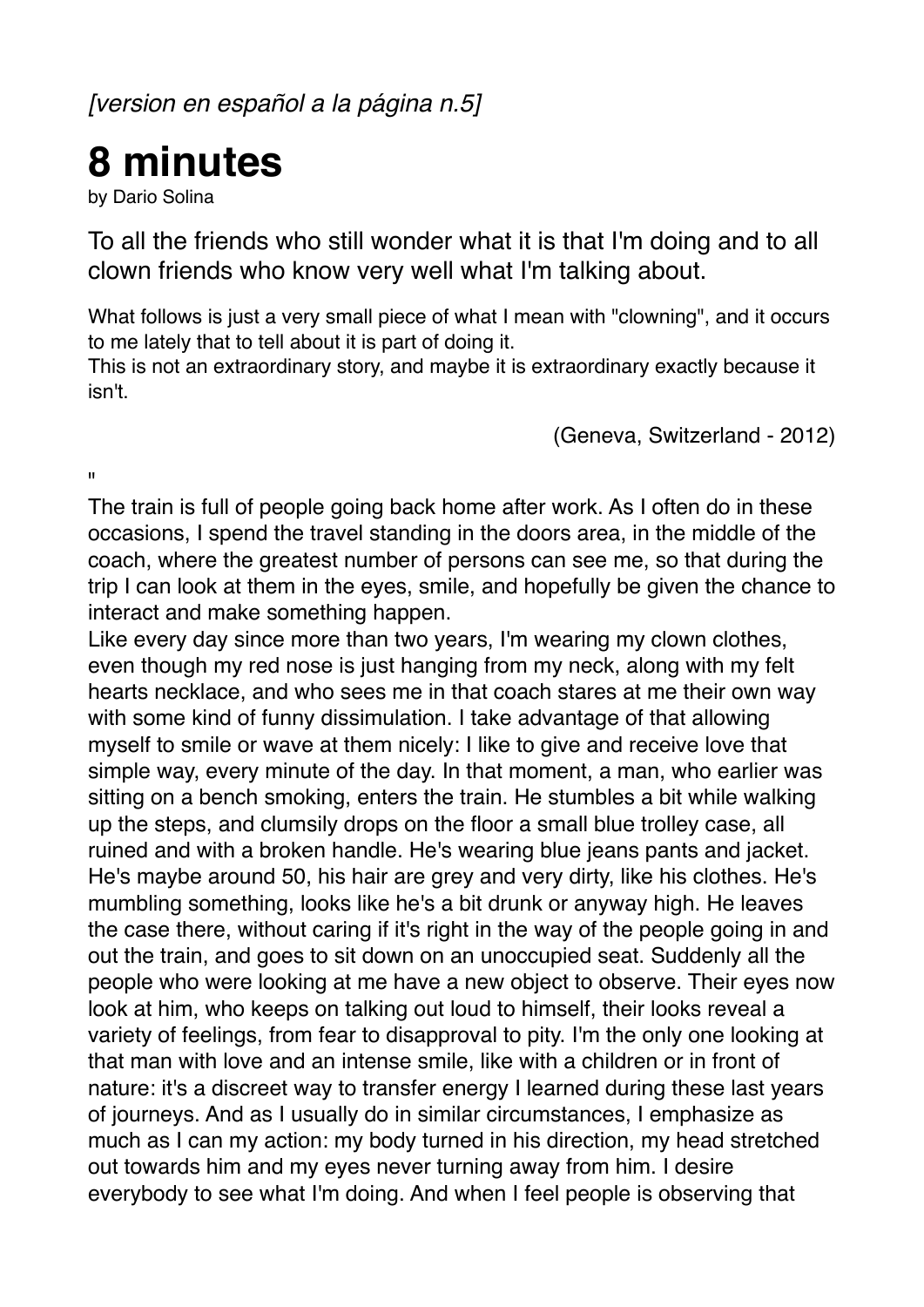scene, I turn around looking for their eyes, I smile at them, and then go back intensely looking at the man. My intention is to be a bridge between them and him. I want them to realize that: yes, there's a weird person wearing weird clothes which weirdly never stops smiling, and which, yes!, is the only person who is loving that man who all the other non-weird people are avoiding. I want their minds to formulate this thought: "you need to be 'weird' to love a man in those conditions", and hopefully that thought will generate in them this question: "Am I 'weird'... or not?"

In that moment, a woman and two men in elegant clothes enter the train walking around the abandoned case with a question mark on their faces. They have perfect hair, sharp lines design their dark dress and suits. One of them is talking at his mobile phone, the tone of his voice is high, in english, but with a very strong - maybe russian - accent, which attracts the attention of the man. They go sit on the other side of the coach, and the man

starts saying something out loud in french, it sounds like: "That's not 'english'..." he repeats it more than once.

I give a look around to notice people's reactions to that new event, exchange looks with them, they smile at me like they want to downplay the situation: in this very moment the man looks inoffensive, sitting by himself, and in any case his attention is focused on the russians, the rest of us can relax. But all of a sudden the man stands up, and the tension around the coach goes up again along with him. He walks, still stumbling a bit, and keeps on repeating: "that's not 'english'..." - he goes across the coach, sees the three russians sitting at the bottom of it and finally reaches them. With his weird voice he asks them: "Do you speak english?" - ...all of a sudden the whole coach is silent - the russians, maybe a bit scared, apply the strategy of the inexistence: they pretend they didn't hear nor see anything, like that man wasn't there - he repeats: "Do you speak english?" - two or three times - no answers nor the slightest attention - the man remain silent for few seconds, then walks back towards his seat but then decides to sit down on another empty place. In that exact moment, the woman that is now sitting right in front of him stands up and walks away with a bad expression on her face. The man doesn't even realize it, now sitting next to him there's a young woman who is listening to music from her iphone. I look at her, she looks right into my eyes, I smile at her. And that smile keeps her from standing up and walk away - I feel she wants to show me she trusts what my face is silently shouting to the whole coach, she decides to hold her fear and be vulnerable. And smiles back at me, not as intensely, but sincerely, and peers at what the man is doing.In the meanwhile he's been taking something off his pocket and stares at a piece of paper that looks like a train ticket, then starts saying something of which I get only one word: "Obama" - he repeats it - and then repeats it again - than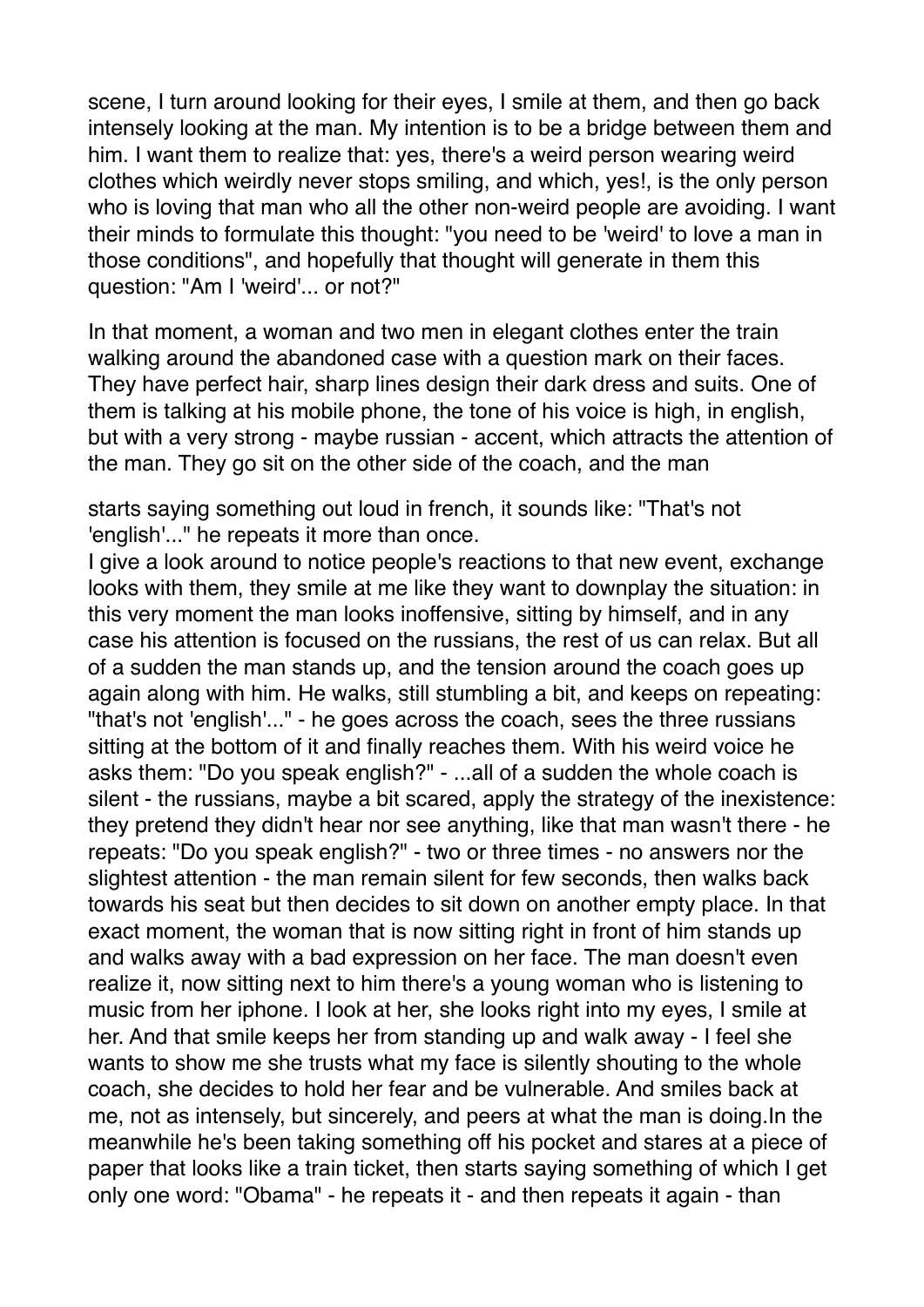glances up... and for the first time... notices me - I look into his eyes - I was already smiling at him... - he looks back into my eyes - for some moment - "oujevù Obama souvré" or something like that... - he stands up - and finally walks towards me - slowly, with faltering footsteps, he comes closer already offering his hand to shake mine - I offer mine to him and our hands eventually shake - his skin is warm and a bit sweaty - I love him. As often happens when perceptions are a bit altered, he stops in front of me with his face at a few inches from mine - from so close I can perfectly see the wonderful wrinkles carved around his eyes and his blue pupils - he notices I don't speak french and asks me: "Do you speak english?" - "Yes", I say - "I like Obama!", he says - I smile and say: "So you are happy that he won the elections..." - but he doesn't seem to listen or understand, and repeats: "I like Obama!" - he keeps on repeating it while our faces are extremely close and our hands are still holding each other - so I just listen to him and let my smile tell him what I feel for him - at a certain point he stops... puts his other hand on my shoulder and tells me: "My friend." - My eyes now are filled up with tears, like when something true reveals right in front of your eyes, something with no superficial layers, naked and intact - I hug him back with my other hand and thank him.

He smiles at me, and goes back sitting next to the young woman - "I like Obama!", he repeats.

I turn my face around looking for the eyes of the people - and receive a lot of smiles. The tension is totally vanished, and also the young woman's smile is intense now.

It is palpable, and for me overwhelming, what I now see in people's glance while they look at the man: affection. Maybe not love, but definitely affection. All of a sudden he's no more an unpredictable and a bit scary stranger, but a person like every one of us there, which is probably going through a special moment in his life, and exactly like every one of us there he needs love and attention.

A woman stands up and comes to me, she tells me in english: "It's rare to see such a smile around nowadays. Thank you." - "Thanks a lot!", I say, and - I guess trying to show her how much I appreciate her not keeping those words for herself - I add with timidity and sincerity: "What happens to me is that when I start smiling then I remember a lot of things

that make me smile, and the smile just goes on by itself. Maybe it happens to you the same way." - she smiles at me and remains by my side. Now my stop is coming, I look back at the man and wave my hand goodbye he waves back at me and smiling says out loud: "Bye Bye!" - "Bye Bye!", I say with the same loud voice - and almost laughing he gets louder: "BYE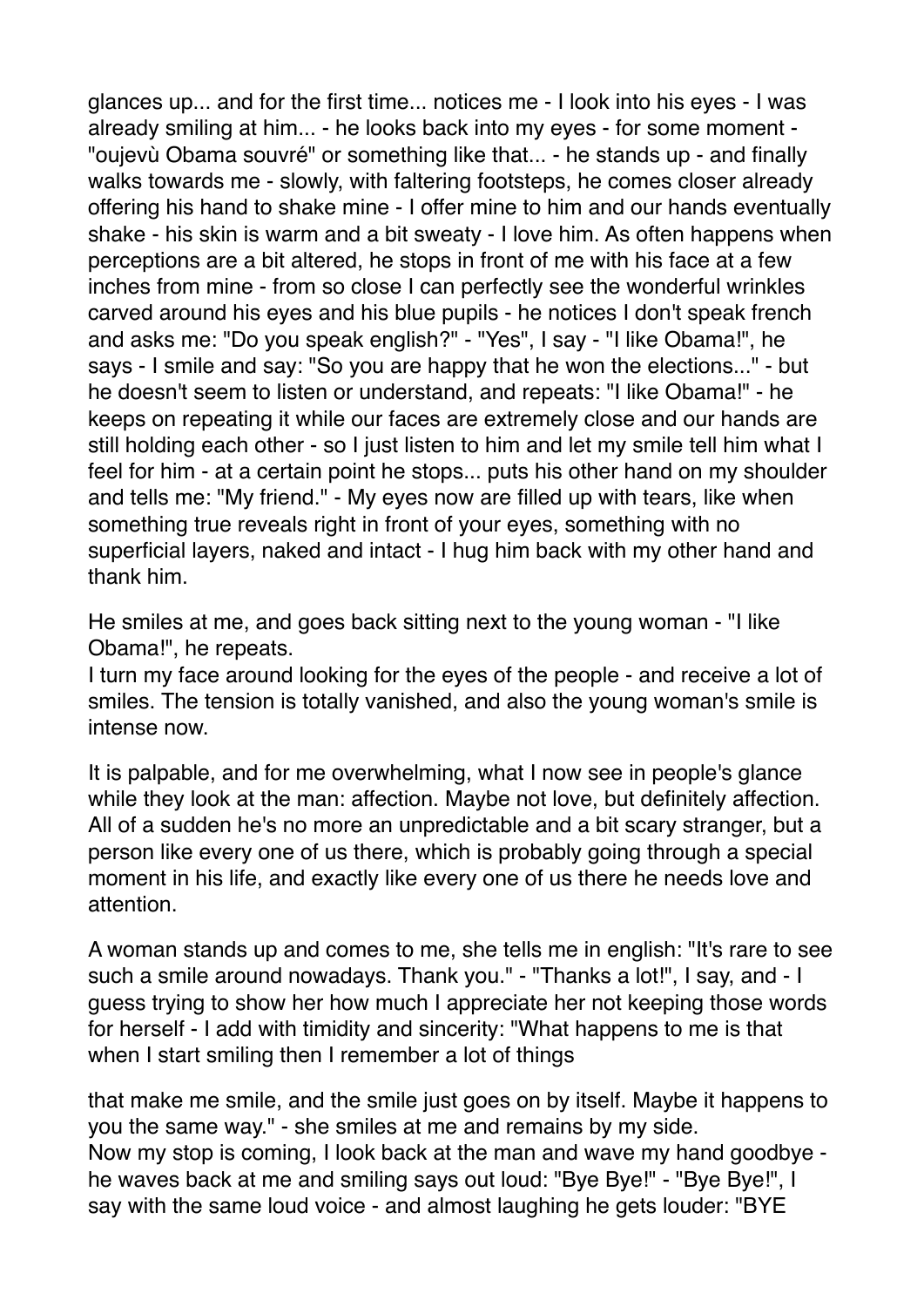BYE!!!" - and since I love these things, I shout: "BYYEEE BYYYEEEE!!!" - the people around smile, some other turn their head to watch - and we keep on greeting each other, louder and louder, until the train stops, the doors open, and I jump off, greet the woman and, as always, the people looking at me from the windows. I feel an energy inside and outside that holds my hand and brings me back home.

This happened in 8 minutes of train travel. 8 minutes during which a smile, applied with an intention - which is as important as the smile itself - stopped the violence of the daily gestures, dissipated fear, generated reception, inspired thoughts and made words to be expressed.

I cannot know what has really changed during those 8 minutes. At best, I like to imagine that man now knows that among all the strangers who avoid him there's at least one who doesn't - honestly I met people for which this could make the difference between life and death; that maybe all those people who were in that coach will act - or even just think - differently when meeting that man or another person in similar conditions again; that maybe that young woman will consider the possibility that fear generates more violence than vulnerability; that maybe that woman will see more smiles around her and will keep on using her words to celebrate them.

What I know for sure is what has changed for me: my perception of things, others and myself. Of where, when and why I desire to be. And of how much, for as simple as it is, what I do makes me happy.

I don't know magic tricks, I'm a mediocre juggler, and I didn't learn clown skits.

What I'm good at is to know with meticulous precision what I desire. And above all I desire to love and be loved, and I'm able to imagine the most microscopic details about these two things. To dress like I do is just a means the most powerful I found until now - to magnify every one of those details. And to live 8 minutes like they were an eternity. "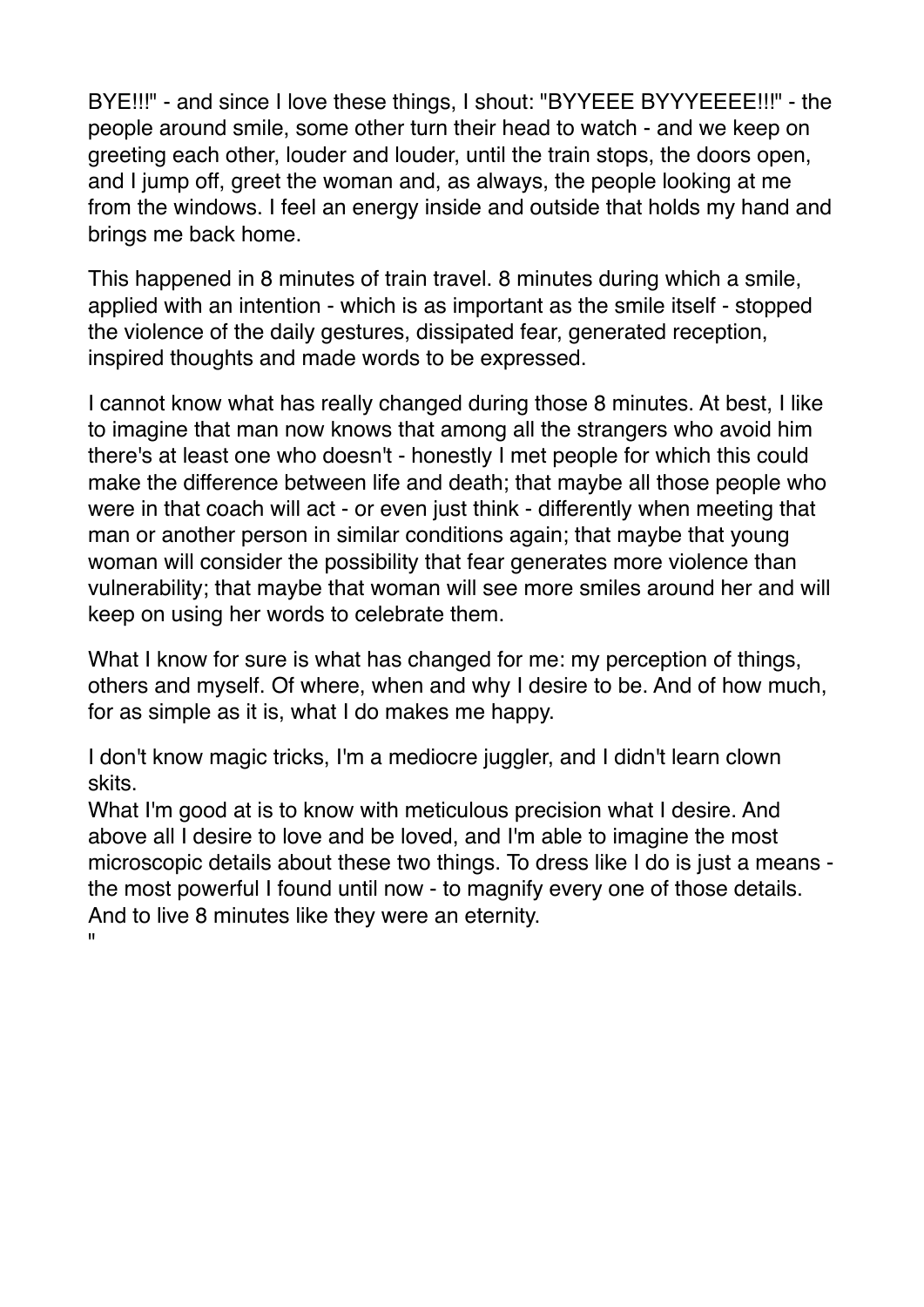## **8 minutos**

por Dario Solina

A todos los amigos que todavía se preguntan lo que hago y a todos los amigos payasos que saben exactamente lo de que estoy hablando.

Lo que sigue es una minúscula parte de lo que entiendo por "hacer el payaso", y últimamente me parece que contar de esto también sea parte de hacerlo. Esto no es un cuento extraordinario, y quizás es extraordinario exactamente porque no lo es.

(Ginebra, Suiza - 2012)

 $\mathbf{u}$ 

El tren es lleno de personas que vuelven a la casa después del trabajo. Como hago muchas veces cuando hay mucha gente, me pongo de pie acerca de las puertas, adonde las personas pueden verme y yo puedo mirar todos en los ojos sonriendo y ofreciendo a ellos mi vulnerabilidad y disfrutar cualquier pequeño momento de interacción por hacer pasar algo lindo. Como cada día desde más de dos años, estoy vestido con mi ropa de payaso, aún mi nariz la tengo al cuello, junta con mi collar de corazones de fieltro, y quien me ve en aquel coche, cada uno a su manera, me mira disimuladamente. Y yo disfruto esto por mirarlos sonriendo y tal vez saludar: me encanta dar y recibir amor así simplemente, cada minuto del día. En aquel momento, un hombre, que antes fumaba un cigarillo sentado en un banco, entra en el coche. Tropieza un poquito sobre los escalones, y pone en el piso una maleta pequeña azul arruinada y con la asa quebrada. Él tiene al rededor de 50 años, el pelo canoso y muy sucio, así como sus vestidos. Masculla algo entre dientes, quizás está un poquito borracho o quién sabe... Deja su maleta ahí, sin preocuparse que está en el medio de la entrada, y va a sentarse adonde encuentra un asiento libre. De repente, toda la gente que miraba a mí se pone a mirar a él, pero con ojos de miedo, desaprobación, pena. Soy el único que mira a él con amor y una intensa sonrisa, como se hace instintivamente con un niño o en frente de la naturaleza: es una forma discreta de transmitir energía que he aprendido en estos años de viajes. Y como hago usualmente en estas situaciones, enfatizo lo más que puedo mi acción: mi cuerpo y mi cabeza en su dirección y mi ojos que nunca paran mirarlo. Deseo que todos vean lo que estoy haciendo. Y cuando siento que las personas están observando aquella escena, miro al rededor buscando sus ojos, sonriéndoles y después vuelvo a mirar intensamente el hombre. Quiero ser un puente entre ellos y él. Deseo que ellos se den cuenta que: sí, hay un tipo raro vestido raro y que de forma rara sonríe todo el tiempo, y que,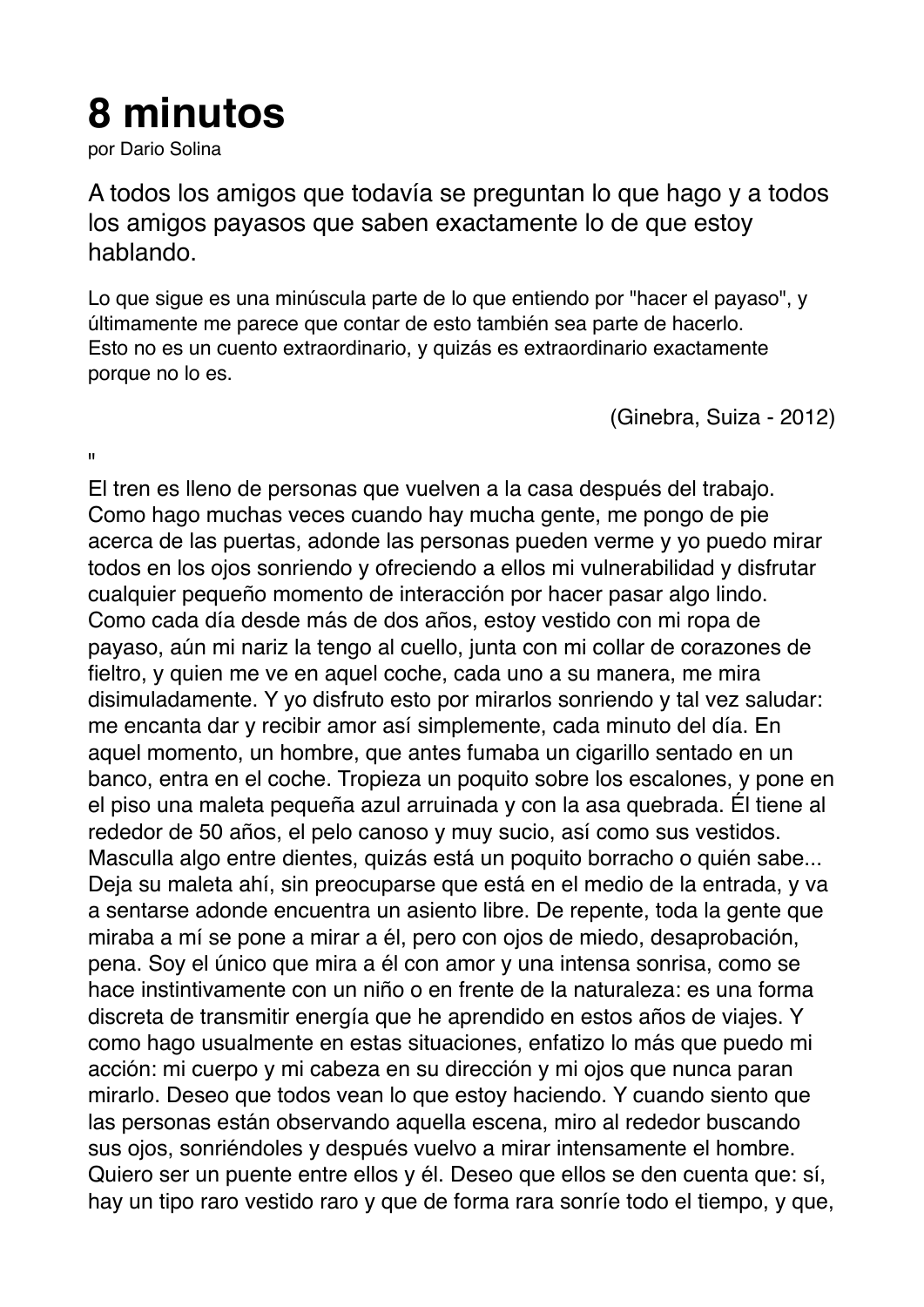sí!, él es el único que está amando aquel hombre que todos aquellos que 'no son raros' evitan. Deseo que sus mentes formulen este pensamiento: "hay que ser 'raro' para amar un hombre que está en ellas condiciones", y que quizás aquel pensamiento haga nacer en ellos la pregunta: "Y yo... soy 'raro' o no?"

En aquel momento una mujer y dos hombres muy bien vestidos entran en el coche dando una mirada rara a la maleta dejada ahí. Tienen pelo peinado perfectamente, vestidos oscuros con lineas muy marcada, así como sus rasgos. Uno de ellos habla por el cellular, con voz alta, en inglés, pero su acento - parece ruso - es muy fuerte, y atrae la atención del hombre "raro". Los tres se van por el otro lado del coche y se sientan, y el hombre empieza a decir algo a voz alta en francés, algo como: "No es 'inglés'..." lo repite muchas veces.

Miro al rededor para ver las reacciones de las personas a ese nuevo evento, intercambio miradas con ellas, y ellas sonríen como para minimizar la situación: ahora el hombre

parece inofensivo, está sentado, y de todos modos su atención es toda para los rusos, el resto de nosotros puede quedarse tranquilo. Pero de repente él se levanta, y con él se levanta la tensión de las personas al rededor. Él camina tropezando y repitiendo aquel "no es 'inglés'..." - atraviesa el coche pasando entre los otros pasajeros y parándose en frente a los rusos. Con voz un poquito rara les pregunta: "Do you speak english?" - ...de repente todo el coche se queda silencioso - los rusos, quizás por miedo, aplican la estrategia de la inexistencia: hacen como si no hubieran oído ni visto nada, como si aquel hombre no fuera ahí - él repite: "Do you speak english?" - dos o tres veces - no respuestas ni atención - el hombre se queda ahí en silencio por unos segundos, luego se volta y empieza a regresar a su asiento, pero para y se sienta en otro asiento libre. En este mismo momento, la mujer sentada en frente de él se levanta repentinamente y se va con cara molesta. El hombre no se da ni cuenta, y ahora sentada a su lado hay una chica que escucha música por su iphone. Yo la miro, ella me mira directamente en los ojos, yo le sonrío. Y aquella sonrisa la hace quedarse sentada ahí - ella desea mostrarme que se fía de lo que mi cara está gritando silenciosamente en aquel coche, decide dejar su miedo y mostrarse vulnerable. Me responde con una sonrisa un poquito menos intensa, pero sincera, y mira al hombre de refilón para ver lo que hace ahora sentado a su lado. Mientras tanto él ha tomado algo como un portadocumentos y mira a un papelito que parece un billete de tren, y empieza a decir algo en francés de lo que sólo entiendo una palabra: "Obama" - lo repite - lo repite de nuevo - después levanta sus ojos... y por la primera vez... se da cuenta de mí... - yo lo miro en los ojos - ya le estaba sonriendo - también me mira en los ojos - por algunos segundos - "oujevù Obama souvré" o algo así... - se levanta - y finalmente ven hacía mí -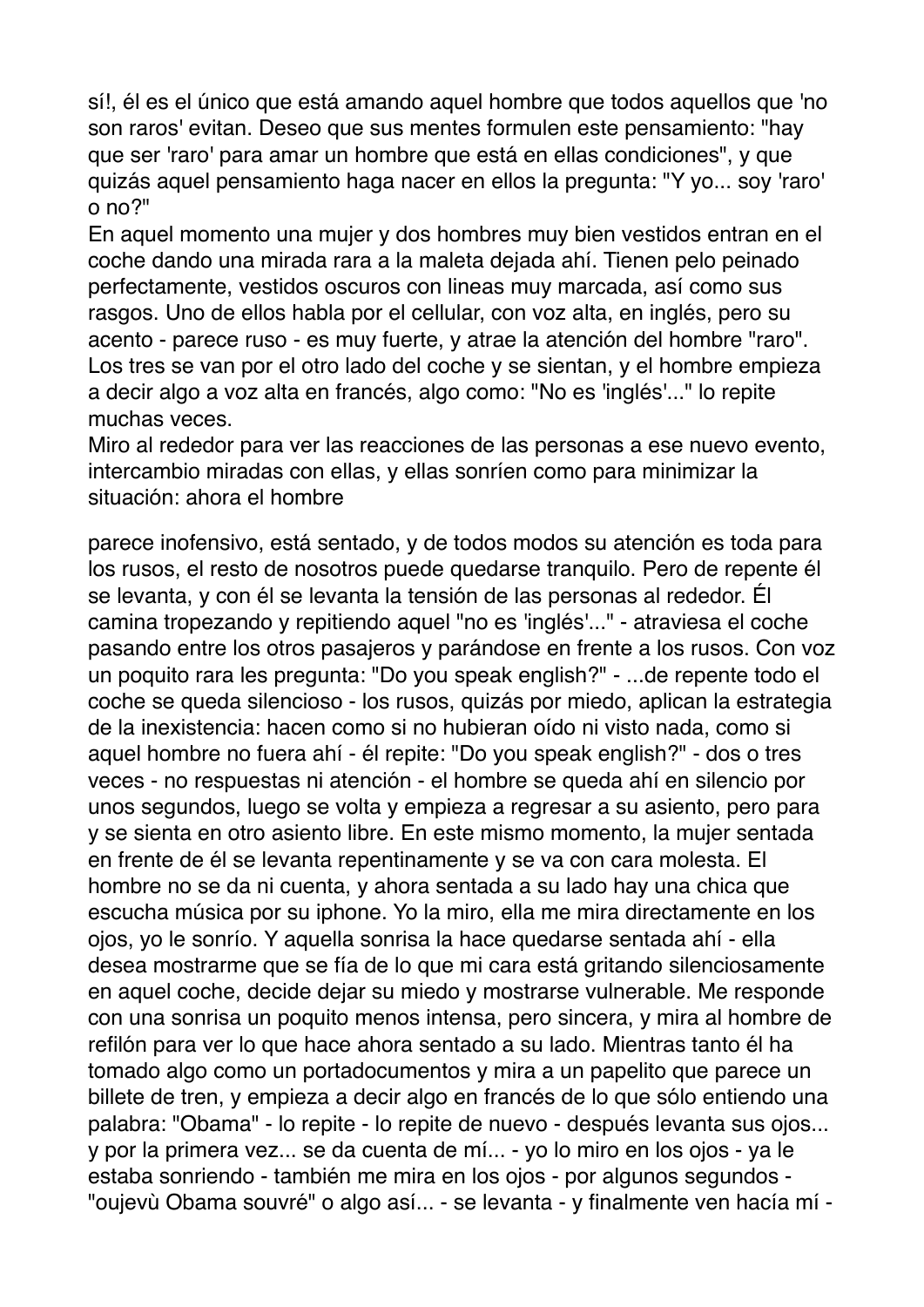lentamente, sus pies un poquito inseguros, se acerca y ya me ofrece su mano por estrechar la mía - yo se la ofrezco y nuestras manos se estrechan su piel es caliente y un poquito sudada - lo quiero. Como pasa muchas veces cuando las percepciones son alteradas, él para en frente de mí con su cara pegada a la mía sonriente - desde así cerca puedo ver las arrugas maravillosamente excavadas al rededor de sus ojos y sus pupilas azules - se da cuenta que no hablo francés y me pregunta: "Do you speak english?" - y yo: "Sí" - y él: "I like Obama!" - yo sonrío, y digo: "Entonces eres feliz que él ganó las elecciones..." - pero él parece no escuchar y repite: "I like Obama!" sigue repitiéndolo y mientras tanto nuestras caras son súper cerca y nuestras manos todavía juntas - entonces me pongo a escucharlo diciéndole, sólo a través de mi sonrisa, lo que tengo adentro - a un cierto punto deja de hablar... pone su otra mano sobre mi hombro y me dice: "My friend." - Mis ojos son llorosos, como cuando te encuentras en frente de algo verdadero, sin estratos superficiales, desnudo y intacto - respondo a su abrazo con mi otra mano y le digo gracias.

Él me sonríe, y vuelve a sentarse al lado de la chica - "I like Obama!", repite. Miro al rededor buscando los ojos de las personas - recibo muchas sonrisas. La tensión ha desaparecido completamente, también la sonrisa de la chica ahora es intensa.

Es palpable, y para mí aplastante, lo que ahora tiene en los ojos quien mira al hombre: afecto. No amor, probablemente, pero afecto. De repente ello no es más un desconocido imprevisible y del cual tener miedo... ahora es una persona como nosotros que probablemente está pasando por un momento especial de su vida, y exactamente como nosotros necesita afecto y atención.

Una mujer se levanta y se acerca a mí, me dice en inglés: "Es hermoso encontrar una persona que sonríe así, gracias." - yo le digo: "Muchas gracias!" y - quizás intentando mostrar mi agradecimiento - le digo tímidamente y sinceramente: "Lo que pasa conmigo es que si empiezo a sonreír de repente me vienen recuerdos de cosas que me hacen sonreír, y la sonrisa continua automáticamente. Quizás pase también contigo." - ella me sonríe y se queda ahí a mi lado.

Ahora mi parada se acerca, miro de nuevo al hombre y le saludo con la mano - él hace lo mismo con su mano y sonriendo me dice a voz alta: "Bye Bye!" y yo también a voz alta: "Bye Bye!" - y él levanta su voz aún más casi riendo: "BYE BYE!!!" - y yo, que amo estas cosas, grito: "BYYEEE BYYYEEEE!!!" las personas al rededor sonríen, otras se vuelven a mirar - y nosotros continuamos nuestro saludo, más y más fuerte, hasta que el tren para, las puertas se abren, y yo salgo, saludo a la mujer y, como siempre, a todos